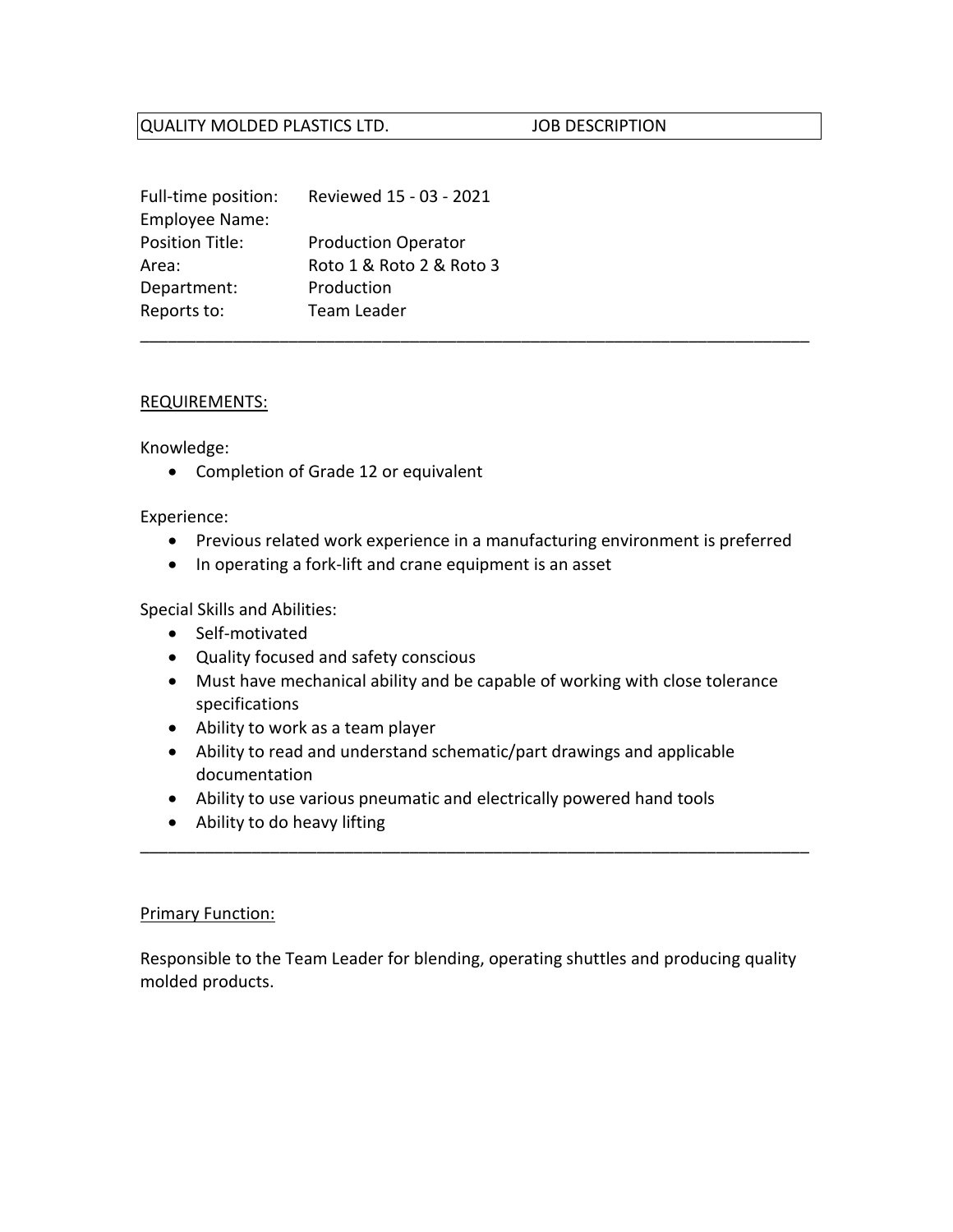## Description of Duties:

- 1. Operates shuttles in accordance to established procedures, practices and standards.
- 2. Weighs resin, pigment and anti-stat according to recipe.
- 3. Blends weighed materials to a specified consistency.
- 4. Maintains a clean and organized shuttle, blending and premix resin bin area.
- 5. Loads molds and fastens lids ensuring proper venting and sealing of flanges.
- 6. Demolds products ensuring a high standard of quality and care for the molds.
- 7. Conducts visual checks of molded products and informs the Lead Hand or Team Leader of substandard products.
- 8. Assists with cleaning or lubricating equipment according to the preventative maintenance program (PMP) requirements.
- 9. Operates material handling equipment, such as pallet jacks, forklifts, cranes as required.
- 10. Supports the company OH&S standards and policies and assists with identifying and implementing corrective actions to resolve OH&S issues… ensure work is completed safely while ensuring the safety of others.
- 11. Supports the company Quality Management System and assists with identifying and implementing corrective actions to resolve quality related issues.
- 12. Participates in cleaning, organizing and maintaining the work area.
- 13. Cooperates with interdepartmental cross training and related initiatives.
- 14. Assists with other job duties as assigned.

# Interrelationships - Internal:

All Production Personnel Production Support Personnel

# Conditions of Work:

| Hours of Work:   | 40 hours/week, Shift work                                    |
|------------------|--------------------------------------------------------------|
| Physical Effort: | Moderate                                                     |
| Environment:     | Exposure to dust, odors, excessive noise, chemicals and high |
|                  | voltage power.                                               |

The ideal candidate will have the following qualifications and experience: - Working in a team environment in a safe and efficient manner - Mechanical assembly of a variety of components to required prints - Following company quality procedures for various hand and automated equipment - An enthusiasm for working - Ability to handle heavy loads and accurately use basic shop tools - Ability to work well independently and in a team environment - Proven time management skills and attention to detail - Experience operating a fork lift is an asset - Supervisory experience is an asset - Reliable transportation is required.